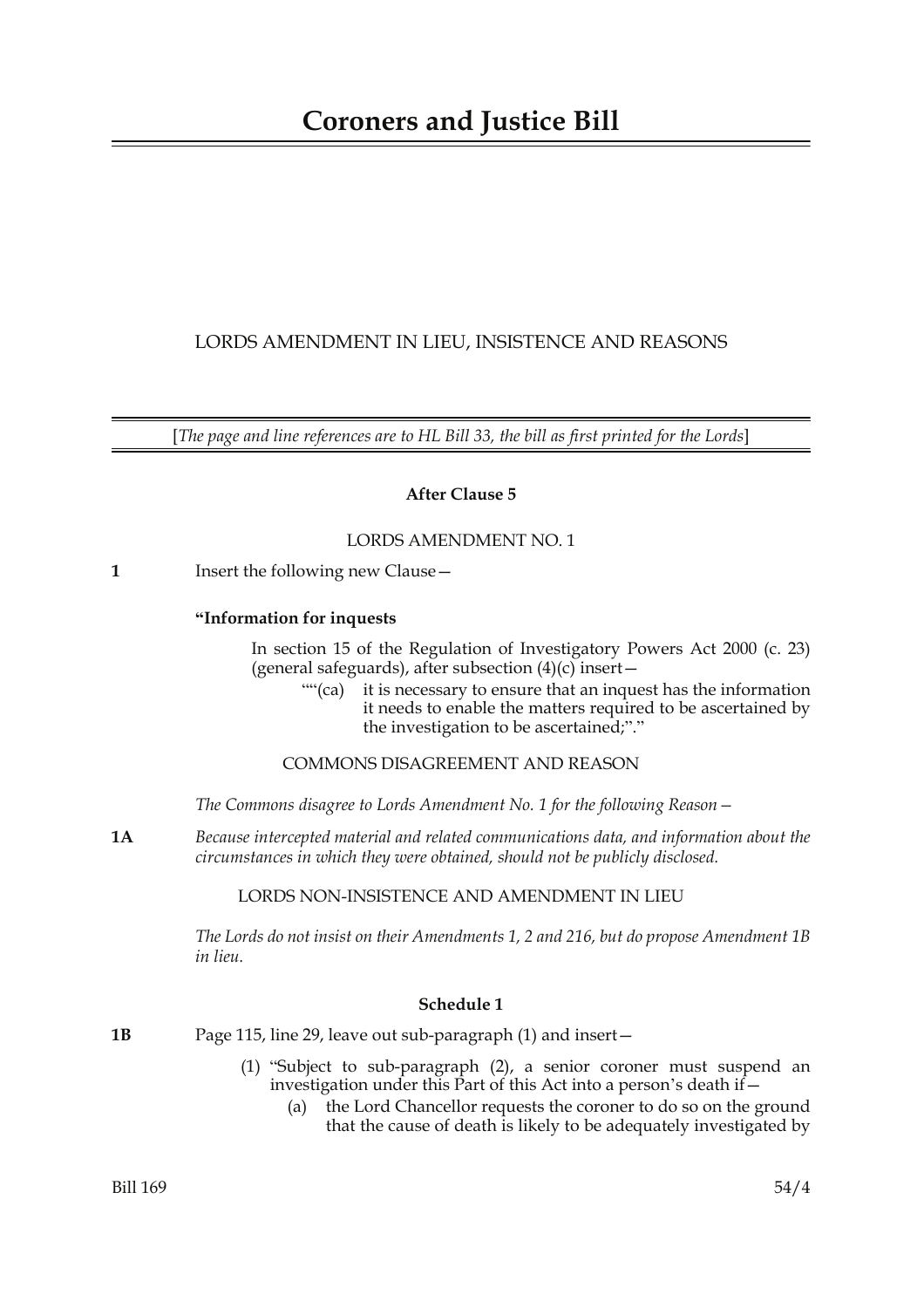an inquiry under the Inquiries Act 2005 (c. 12) that is being or is to be held,

- (b) a senior judge has been appointed under that Act as chairman of the inquiry, and
- (c) the Lord Chief Justice has indicated approval to the Lord Chancellor, for the purposes of this paragraph, of the appointment of that judge.

In paragraph (b) "senior judge" means a judge of the High Court or the Court of Appeal or a Justice of the Supreme Court."

#### LORDS AMENDMENT NO. 2

**2** Insert the following new Clause—

#### **"Amendment to the Regulation of Investigatory Powers Act 2000**

- (1) Section 18 of the Regulation of Investigatory Powers Act 2000 (c. 23) (exceptions to section 17) is amended as follows.
- (2) In subsection  $(7)$ , after paragraph  $(c)$  insert  $-$ 
	- "(d) a disclosure to a coronial judge or to a person appointed as counsel to an inquest or to members of a jury at an inquest or to an interested person in which the coronial judge has ordered the disclosure."
- (3) After subsection (8A) insert—
	- "(8B) A coronial judge shall not order a disclosure under subsection (7)(d) except where the judge is satisfied that the circumstances of the case make the disclosure necessary to enable the matters required to be ascertained by the investigation to be ascertained.
	- (8C) An order for disclosure made under subsection  $(7)(d)$  may include directions enabling the redaction of any material relating to the method or means by which the information was obtained."
- (4) After subsection (13) insert—
	- "(14) In this section "interested person" has the same meaning as in section 38 of the Coroners and Justice Act 2009.
	- (15) In this section "coronial judge" means a judge nominated by the Lord Chief Justice under the Coroners and Justice Act 2009 to conduct an investigation into a person's death and who has agreed to do so.""

#### COMMONS DISAGREEMENT AND REASON

*The Commons disagree to Lords Amendment No. 2 for the following Reason—*

**2A** *Because intercepted material and related communications data, and information about the circumstances in which they were obtained, should not be publicly disclosed.*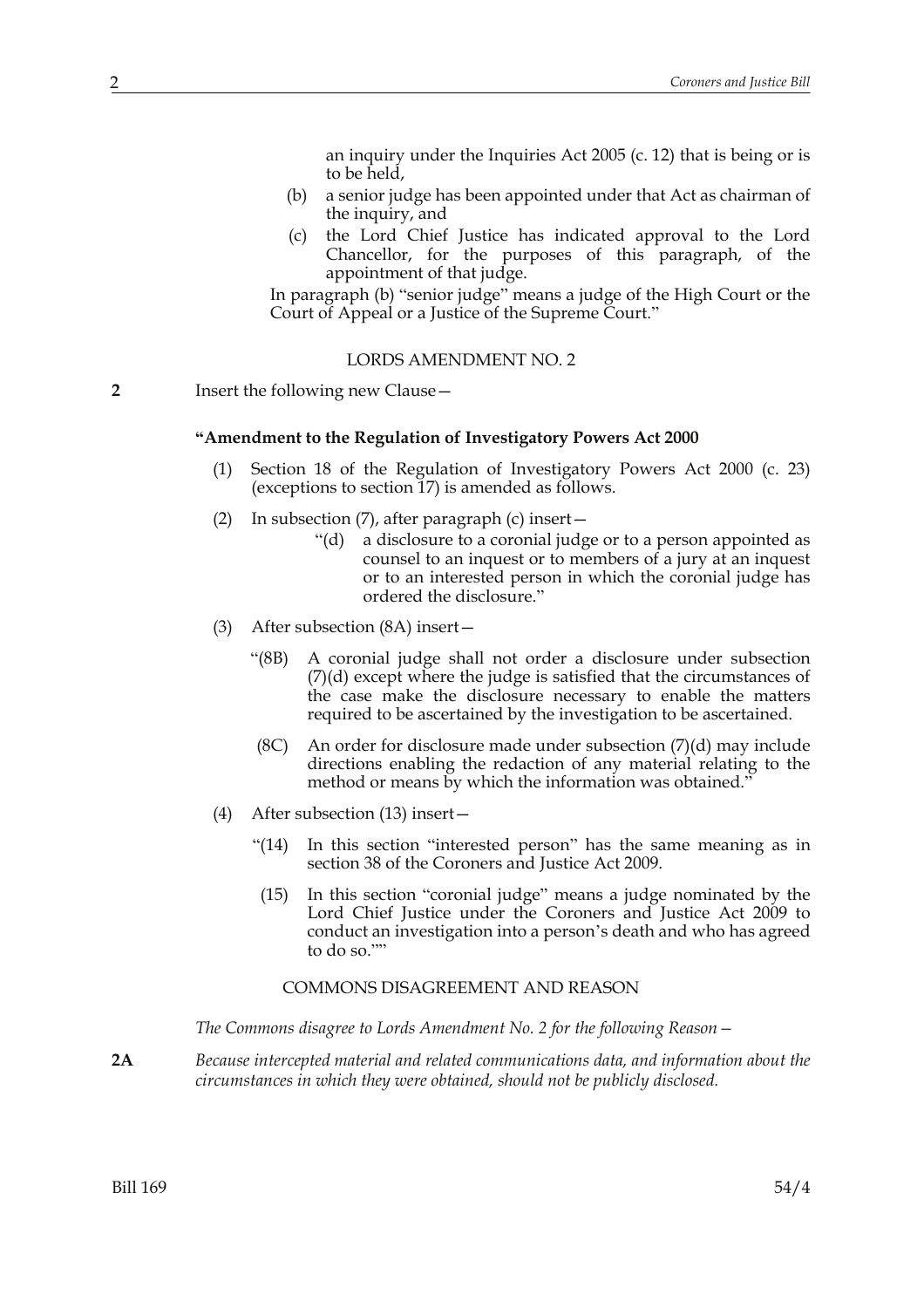#### LORDS NON-INSISTENCE AND AMENDMENT IN LIEU

*The Lords do not insist on their Amendments 1, 2 and 216, but do propose Amendment 1B in lieu.*

### **Clause 61**

#### LORDS AMENDMENT NO. 59

**59** Leave out Clause 61

#### COMMONS DISAGREEMENT AND REASON

- *The Commons disagree to Lords Amendment No. 59 for the following Reason—*
- **59A** *Because section 29JA of the Public Order Act 1986 makes unnecessary provision.*

## LORDS INSISTENCE AND REASON

*The Lords insist on their Amendments 59, 119, 121, 236 and 239 for the following Reason—*

**59B** *Because the provision made by section 29JA of the Public Order Act 1986 is necessary.*

#### **Clause 165**

#### LORDS AMENDMENT NO. 119

**119** Page 111, line 26, leave out paragraph (b)

# COMMONS DISAGREEMENT AND REASON

- *The Commons disagree to Lords Amendment No. 119 for the following Reason—*
- **119A** *Because section 29JA of the Public Order Act 1986 makes unnecessary provision.*

# LORDS INSISTENCE AND REASON

*The Lords insist on their Amendments 59, 119, 121, 236 and 239 for the following Reason—*

**119B** *Because the provision made by section 29JA of the Public Order Act 1986 is necessary.*

# LORDS AMENDMENT NO. 121

**121** Page 111, line 37, leave out sub-paragraphs (i) and (ii)

#### COMMONS DISAGREEMENT AND REASON

*The Commons disagree to Lords Amendment No. 121 for the following Reason—*

**121A** *Because section 29JA of the Public Order Act 1986 makes unnecessary provision.*

Bill 169 54/4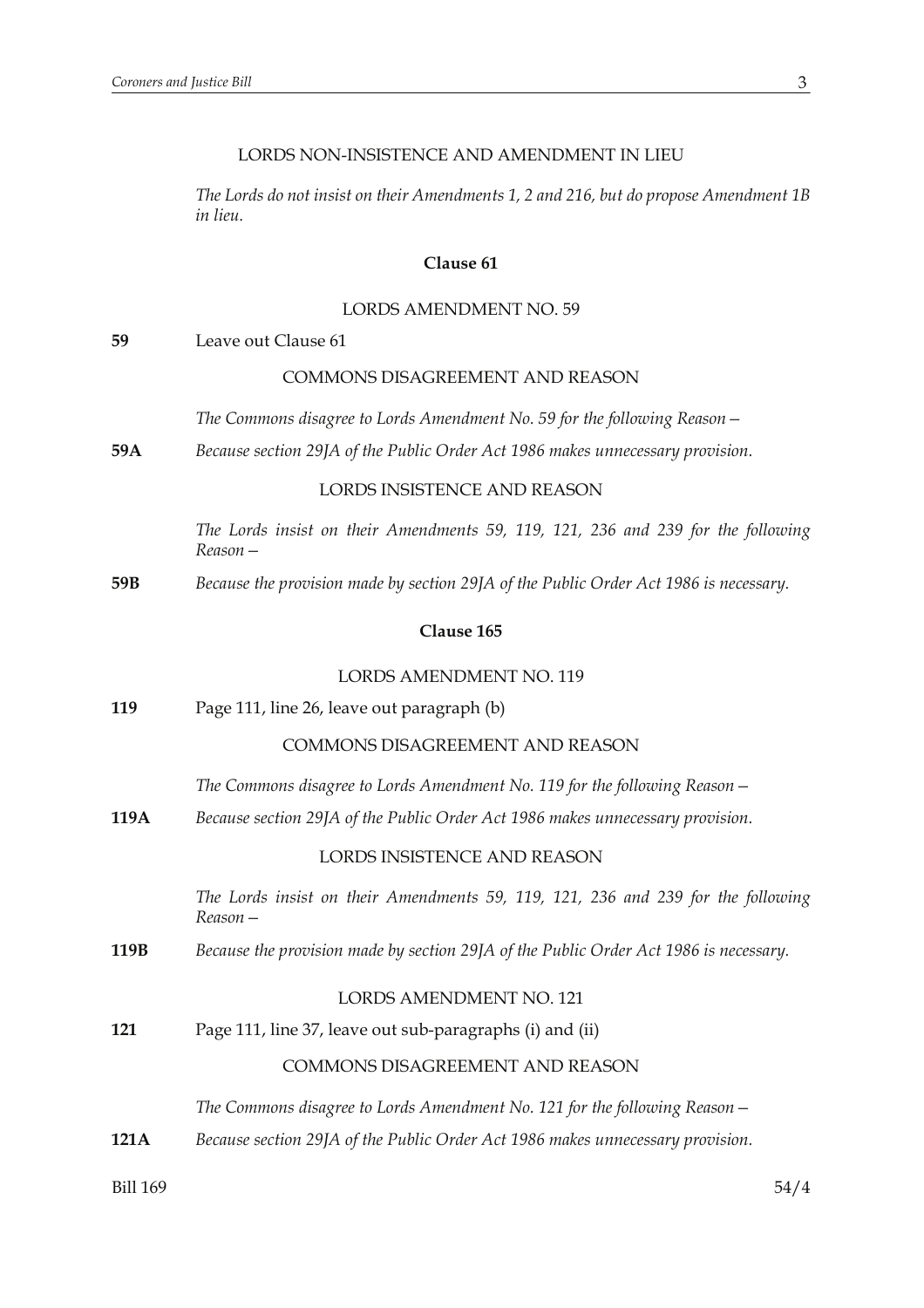#### LORDS INSISTENCE AND REASON

*The Lords insist on their Amendments 59, 119, 121, 236 and 239 for the following Reason—*

**121B** *Because the provision made by section 29JA of the Public Order Act 1986 is necessary.*

#### **Schedule 20**

#### LORDS AMENDMENT NO. 216

- **216** Page 212, line 28, at end insert—
	- "3A Section (*Amendment to the Regulation of Investigatory Powers Act 2000*) has effect in relation to investigations that have begun, but have not been concluded, before the day on which that section comes into force (as well as to inquests beginning on or after that day)."

COMMONS DISAGREEMENT AND REASON

*The Commons disagree to Lords Amendment No. 216 for the following Reason—*

**216A** *Because it is consequential on Lords Amendment No. 2 to which the Commons disagree.*

LORDS NON-INSISTENCE AND AMENDMENT IN LIEU

*The Lords do not insist on their Amendments 1, 2 and 216, but do propose Amendment 1B in lieu.*

## **Schedule 21**

#### LORDS AMENDMENT NO. 236

**236** Page 224, leave out line 38

#### COMMONS DISAGREEMENT AND REASON

*The Commons disagree to Lords Amendment No. 236 for the following Reason—*

**236A** *Because section 29JA of the Public Order Act 1986 makes unnecessary provision.*

#### LORDS INSISTENCE AND REASON

*The Lords insist on their Amendments 59, 119, 121, 236 and 239 for the following Reason—*

**236B** *Because the provision made by section 29JA of the Public Order Act 1986 is necessary.*

# LORDS AMENDMENT NO. 239

**239** Page 224, leave out lines 39 and 40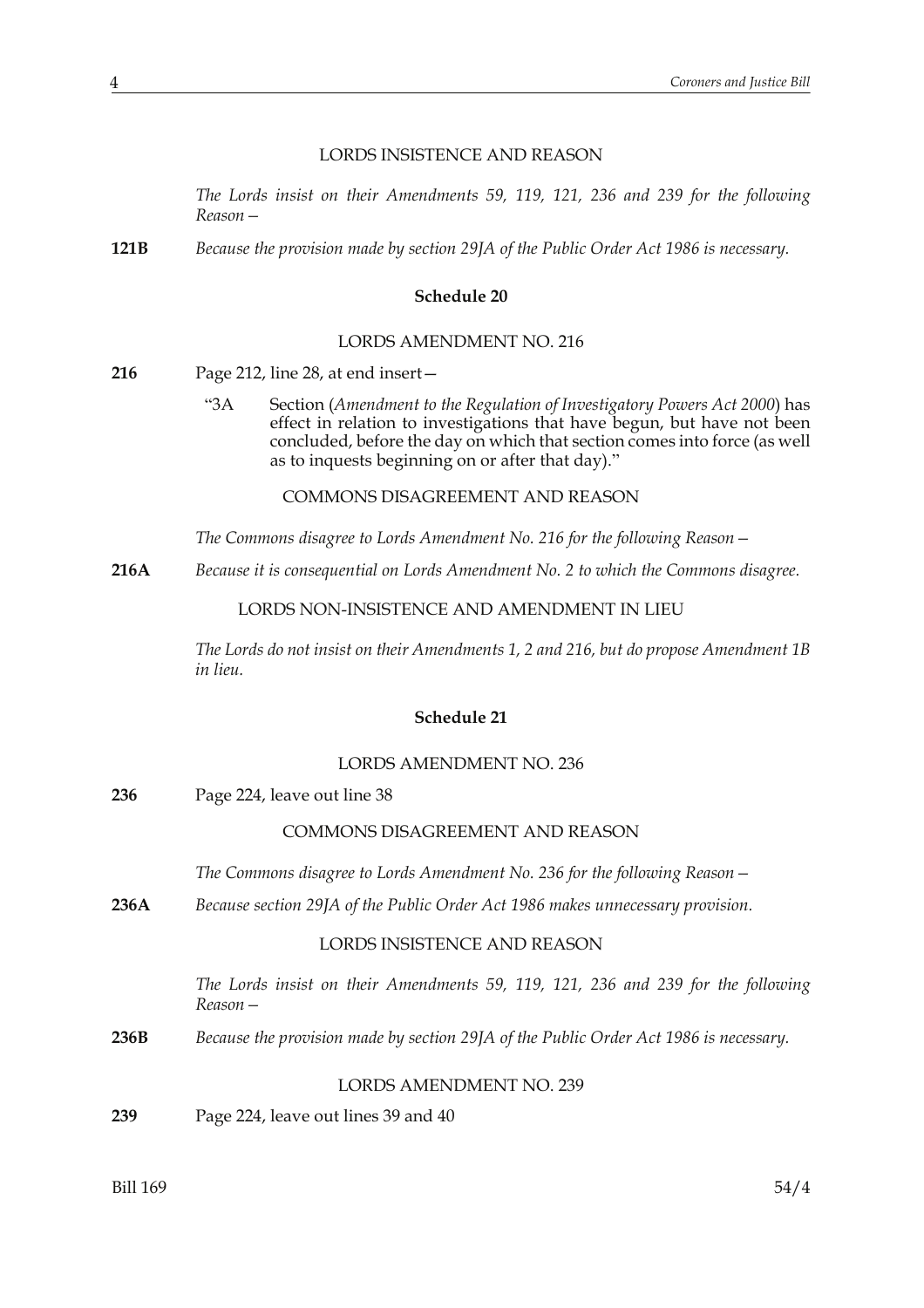# COMMONS DISAGREEMENT AND REASON

*The Commons disagree to Lords Amendment No. 239 for the following Reason—*

**239A** *Because section 29JA of the Public Order Act 1986 makes unnecessary provision.*

# LORDS INSISTENCE AND REASON

*The Lords insist on their Amendments 59, 119, 121, 236 and 239 for the following Reason—*

**239B** *Because the provision made by section 29JA of the Public Order Act 1986 is necessary.*